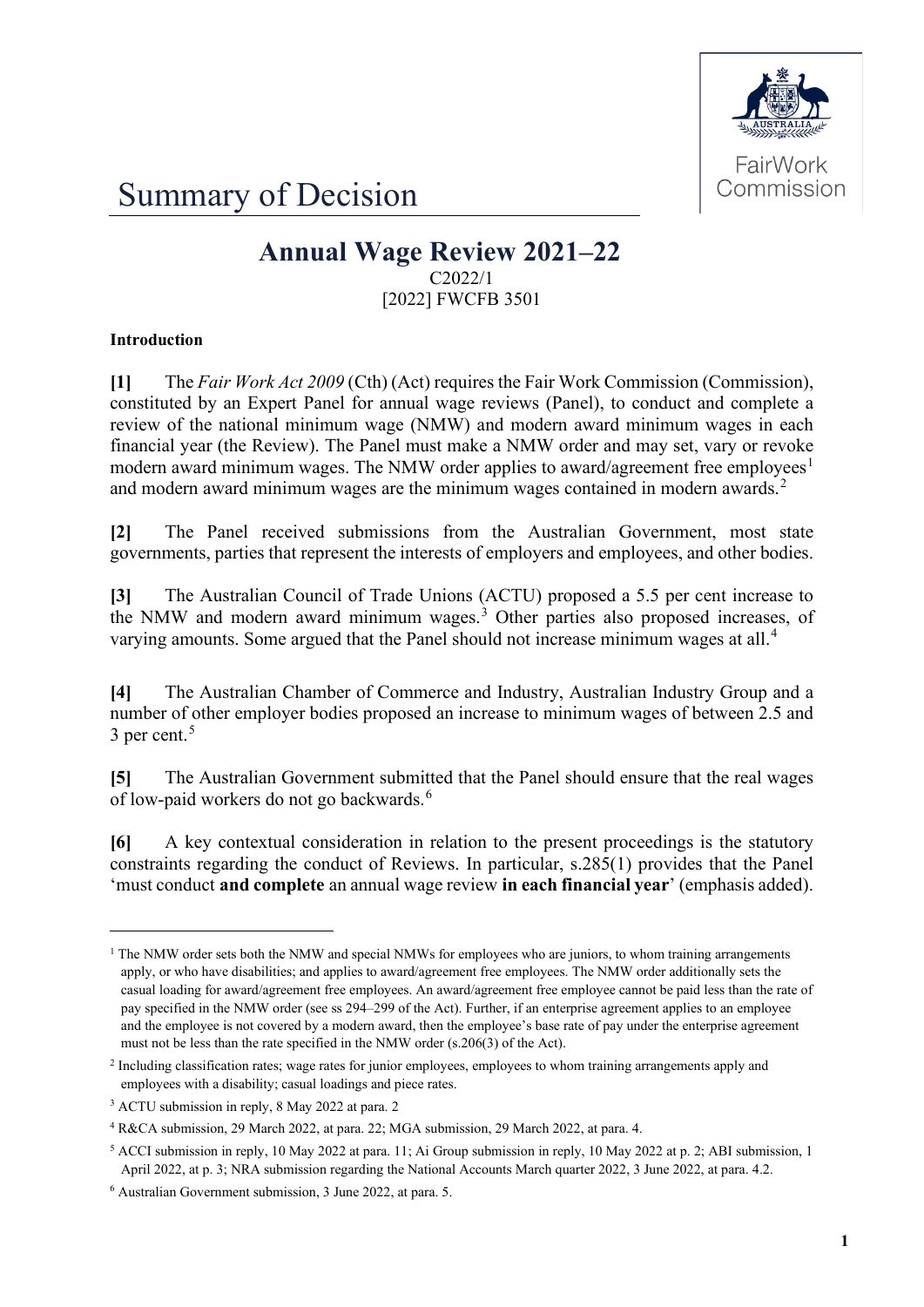It follows that 30 June 2022 provides the outer limit for the completion of the *Annual Wage Review 2021–22* (2021–22 Review).

**[7]** As a practical matter the Review decision had to be published mid-June 2022 in order to allow sufficient time for draft variation determinations to be published and for interested parties to submit corrections or other amendments to the draft determinations. Given these constraints, the Panel's decision has not sought to canvass all of the issues raised in the submissions. The Panel focussed on the issues which the Act requires that it takes into account.

### **The Decision**

**[8]** The Panel must conduct the Review within the legislative framework set by the Act. We assess the changes in the data from year to year and determine how they inform our task. Put another way, if there were no change in the relevant considerations from one year to the next then, all other things being equal, a similar outcome would result.

**[9]** The Panel also seeks to explain our view of the circumstances (including forecasts or projections) prevailing in each Review in comparison with previous years.

**[10]** The Panel accepts that its decision-making process should be as transparent as possible. Accordingly, the Panel discloses the factors which are most relevant in a particular year, and has done so in this decision.

**[11]** The key differences in economic indicators between last year and this year are set out in Table 4 in our decision.

|               | Table 4: Key differences in economic indicators between 2020–21 Review and 2021–22 |  |  |  |  |  |
|---------------|------------------------------------------------------------------------------------|--|--|--|--|--|
| <b>Review</b> |                                                                                    |  |  |  |  |  |

| <b>Indicator</b>                         | 2020–21 Review                                     | <b>2021-22 Review</b>                           |
|------------------------------------------|----------------------------------------------------|-------------------------------------------------|
| CPI growth                               | 1.1 per cent over year to<br>March quarter 2021    | 5.1 per cent over year to<br>March quarter 2022 |
| Trimmed mean inflation                   | 1.1 per cent over year to<br>March quarter 2021    | 3.7 per cent over year to<br>March quarter 2022 |
| Unemployment rate                        | 5.5 per cent in April 2021                         | 3.9 per cent in April 2022                      |
| Persons employed                         | 13 040 400 in April 2021                           | 13 401 700 in April 2022                        |
| Non-mining business<br>investment growth | $-3.0$ per cent over year to<br>March quarter 2021 | 5.3 per cent over year to<br>March quarter 2022 |
| WPI growth                               | 1.5 per cent over year to<br>March quarter 2021    | 2.4 per cent over year to<br>March quarter 2022 |

Source: Statistical report (version 9), 8 June 2022; *Statistical report—Annual Wage Review 2020–21* (version 12), 15 June 2021; ABS, *Australian National Accounts: National Income, Expenditure and Product*, March 2022.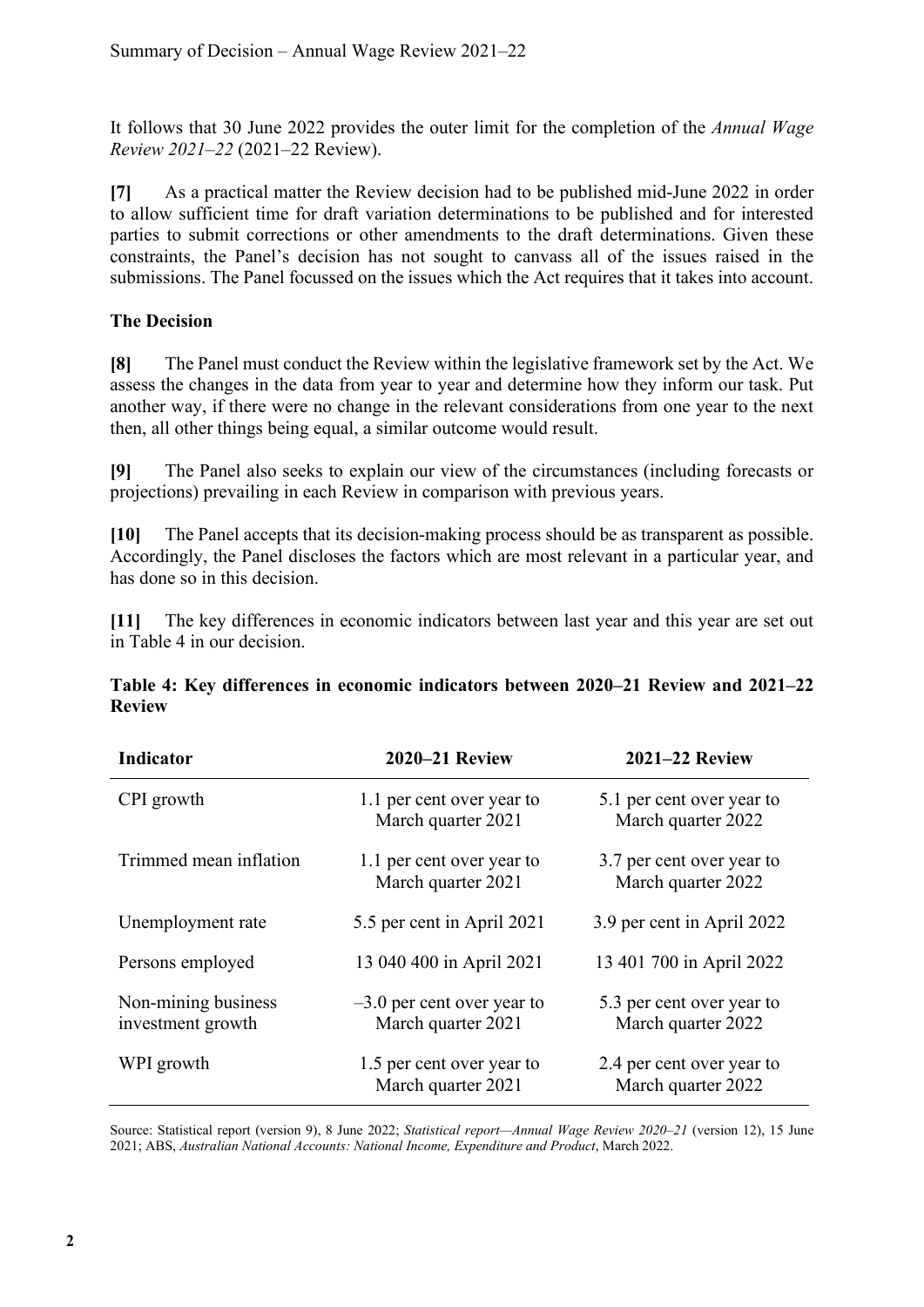**[12]** The most significant changes since last year's Review decision have been the sharp rise in the cost of living and the strengthening of the labour market.

**[13]** At the aggregate level, labour market performance has been particularly strong. The unemployment rate has fallen to 3.9 per cent, compared to 5.5 per cent in April 2021 at the time of the last Review. Measures of underemployment have also fallen. The improvement in the labour market is also forecast to continue in the period ahead.

**[14]** There has also been a sharp rise in the cost of living since last year's Review. At the time of last year's decision, the CPI and the trimmed mean measure of inflation both stood at 1.1 per cent. The comparable figures now stand at 5.1 per cent (for the CPI) and 3.7 per cent (for the trimmed mean). There is also a marked difference in the inflation forecasts. As the Reserve Bank of Australia noted in its May 2022 *Statement on Monetary Policy*:

'The outlook for inflation is also materially higher than envisaged three months ago. Headline inflation is now expected to peak at around 6 per cent in the second half of this year, partly driven by higher petrol prices and sharp increases in the cost of new dwellings. Trimmed mean inflation is expected to peak at around 4¾ per cent.'[7](#page-2-0)

**[15]** The sharp rise in inflation impacts business and workers. The cost of business inputs increases which, depending on the capacity to pass on those costs, adversely impacts profitability. Inflation erodes the real value of workers' wages and reduces their living standards. The low paid are particularly vulnerable in the context of rising inflation.

**[16]** The non-discretionary components of the CPI increased by 6.6 per cent over the year to the March quarter 2022. The increased cost of non-discretionary items such as basic food staples will particularly impact low-income households and many low-paid workers.

**[17]** The Panel concluded that the changes in the economic context weigh in favour of an increase in the NMW and modern award minimum wages.

**[18]** The level of minimum wage increases proposed by various employer bodies would result in real wage reductions for award-reliant workers, many of whom are low paid. If the Panel was to accept the submissions of some of the employer bodies, and award no increase, then the real wage reduction would be even more severe.

**[19]** The Panel accepted the need for moderation in order to constrain the inflationary pressures arising from our decision. The 0.5 per cent increase in the Superannuation Guarantee rate, removal of the \$450/month superannuation threshold, and the 2022–23 Budget measures are also moderating factors. That said, the Panel noted that it was conscious that the low paid are particularly vulnerable in the context of rising inflation. Further, given the sharp rise in the cost of living since last year's Review, the increases awarded last year have resulted in a fall in the real value of the NMW and modern award minimum wages. As shown in Chart 10 in the decision.

<span id="page-2-0"></span><sup>7</sup> RBA (2022), *Statement on Monetary Policy,* May, p. 1.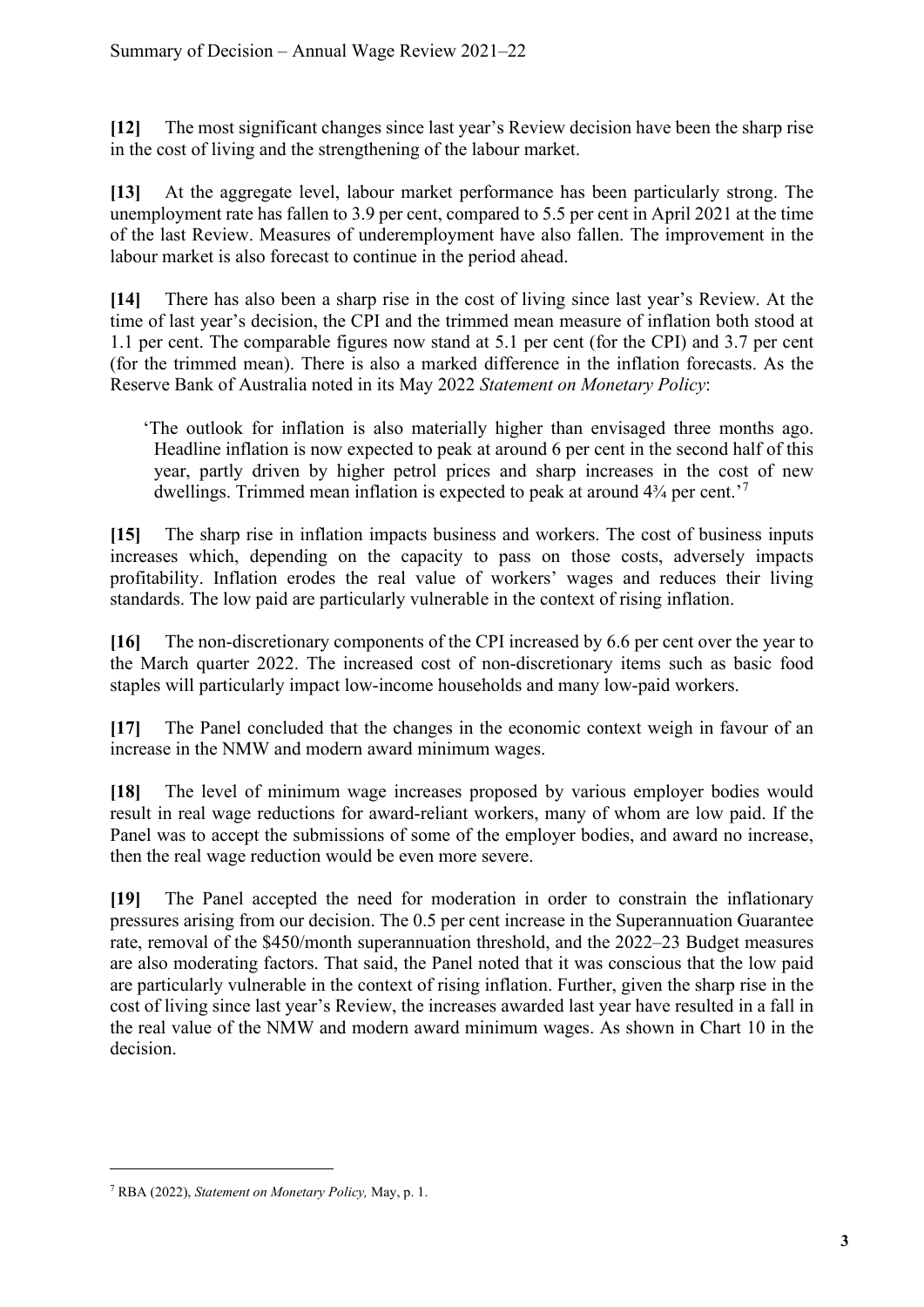

#### **Chart 10: Real value of the NMW, index**

Index (Dec-11 = 100)

Source: Statistical report (version 9), 8 June 2020, Chart 9.1; ABS, *Consumer Price Index, Australia,* March 2022; Fair Work Australia/FWC decisions*.*

Note: Only percentage increases have been awarded since the Annual Wage Review 2010–11, hence, the real increase across all modern award minimum wage rates has been the same across the period. For the purpose of analysis, only the NMW is presented.

**[20]** Taking all the relevant considerations into account led the Panel to award an increase of \$40 to the NMW, which amounts to an increase of 5.2 per cent. The NMW will be \$812.60 per week or \$21.38 per hour. The Panel observed that this level of increase will protect the real value of the wages of the lowest-paid workers.

**[21]** The proposed NMW and the Panel's assessment of all the relevant considerations also led the Panel to increase modern award minimum wages.

**[22]** The Panel decided to provide a proportionately higher increase to low-paid employees noting that the present circumstances warranted an approach which affords a greater level of support to the low paid while seeking to constrain inflationary pressures.

**[23]** The Panel decided to increase modern award minimum wages by 4.6 per cent subject to a minimum increase for adult award classifications of \$40 per week. The \$40 per week increase is based on a 38-hour week for a full-time employee. In effect, modern award minimum wage rates above \$869.60 per week will receive a 4.6 per cent adjustment, wage rates below \$869.60 per week will be adjusted by \$40 per week.

**[24]** In most modern awards the effect of the Panel's decision will be that the 4.6 per cent adjustment will cut in around the C10, or trade level, and the flat \$40 increase will apply to the lower classifications.

**[25]** The Panel accepted that the approach adopted will result in some, albeit minor, compression in relativities, but decided that that consideration is to be balanced against the need to provide greater relief to low-paid workers in the context of rising cost of living pressures. The Panel concluded that given the current strength of the labour market the increases it had decided to make will not have a significant adverse effect on 'the performance and competitiveness of the national economy'.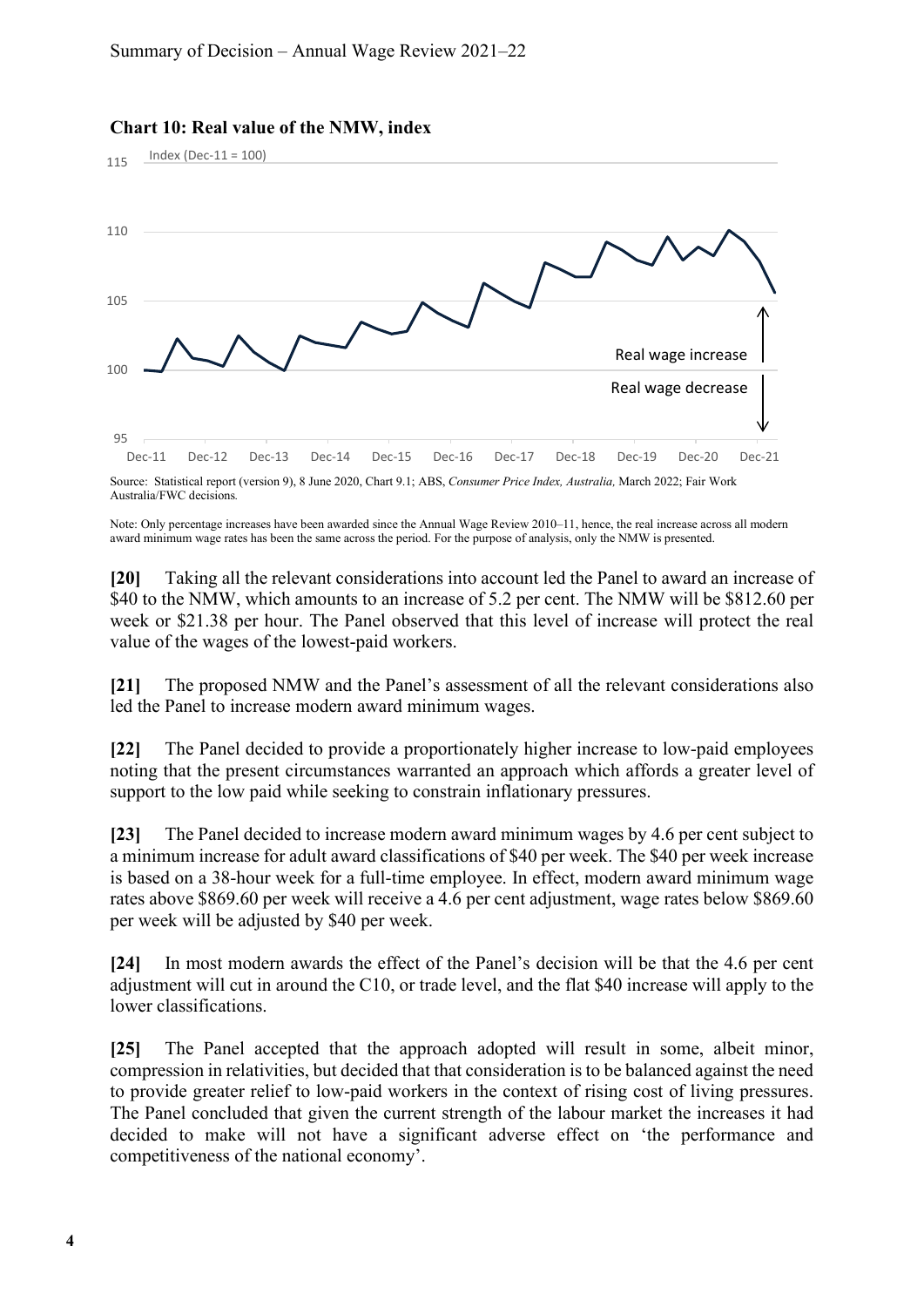**[26]** In the Panel's view awarding an increase in all modern award minimum wages of the magnitude proposed by Australian Catholic Council for Employment Relations (6.5 per cent)<sup>[8](#page-4-0)</sup> and the ACTU (5.5 per cent), in the present economic circumstances, would pose a real risk of significant adverse effects to the national economy.

**[27]** The Panel acknowledged that the increases determined will mean a real wage cut for some award-reliant employees but noted that this is an issue that can be addressed in subsequent Reviews.

**[28]** In respect of the timing of these increases, the Act provides that, absent exceptional circumstances, variations to a NMW order and modern award minimum wages arising from a Review are to operate from 1 July in the financial year following the Review.

**[29]** The Panel wassatisfied that exceptional circumstances exist such as to warrant a delayed operative date for modern awards in the aviation, tourism and hospitality sectors. The variation determinations in respect of the following awards will operate from 1 October 2022:

- *Aircraft Cabin Crew Award 2020*
- *Airline Operations Ground Staff Award 2020*
- *Air Pilots Award 2020*
- *Airport Employees Award 2020*
- *Airservices Australia Enterprise Award 2016*
- *Alpine Resorts Award 2020*
- *Hospitality Industry (General) Award 2020*
- *Marine Tourism and Charter Vessels Award 2020*
- *Registered and Licensed Clubs Award 2020*
- *Restaurant Industry Award 2020.*

**[30]** In respect of the remaining modern awards the Panel was not persuaded that there are exceptional circumstances such as to warrant a delayed operative date in the variation determinations arising from this Review. Increases in these awards will operate from 1 July 2022.

**[31]** The Panel acknowledged that an operative date of 1 July 2022 will mean that some businesses covered by these modern awards will face 2 minimum wage increases within a 12-month period; but noted that those businesses have also had the benefit of the delayed operative date arising from last year's decision.

**[32]** Draft variation determinations will be published next week. Interested parties will be required to submit any corrections or amendments by no later than 5pm on Friday 24 June 2022 to [amod@fwc.gov.au.](mailto:amod@fwc.gov.au)

<span id="page-4-0"></span><sup>8</sup> ACCER submission at para. 9.